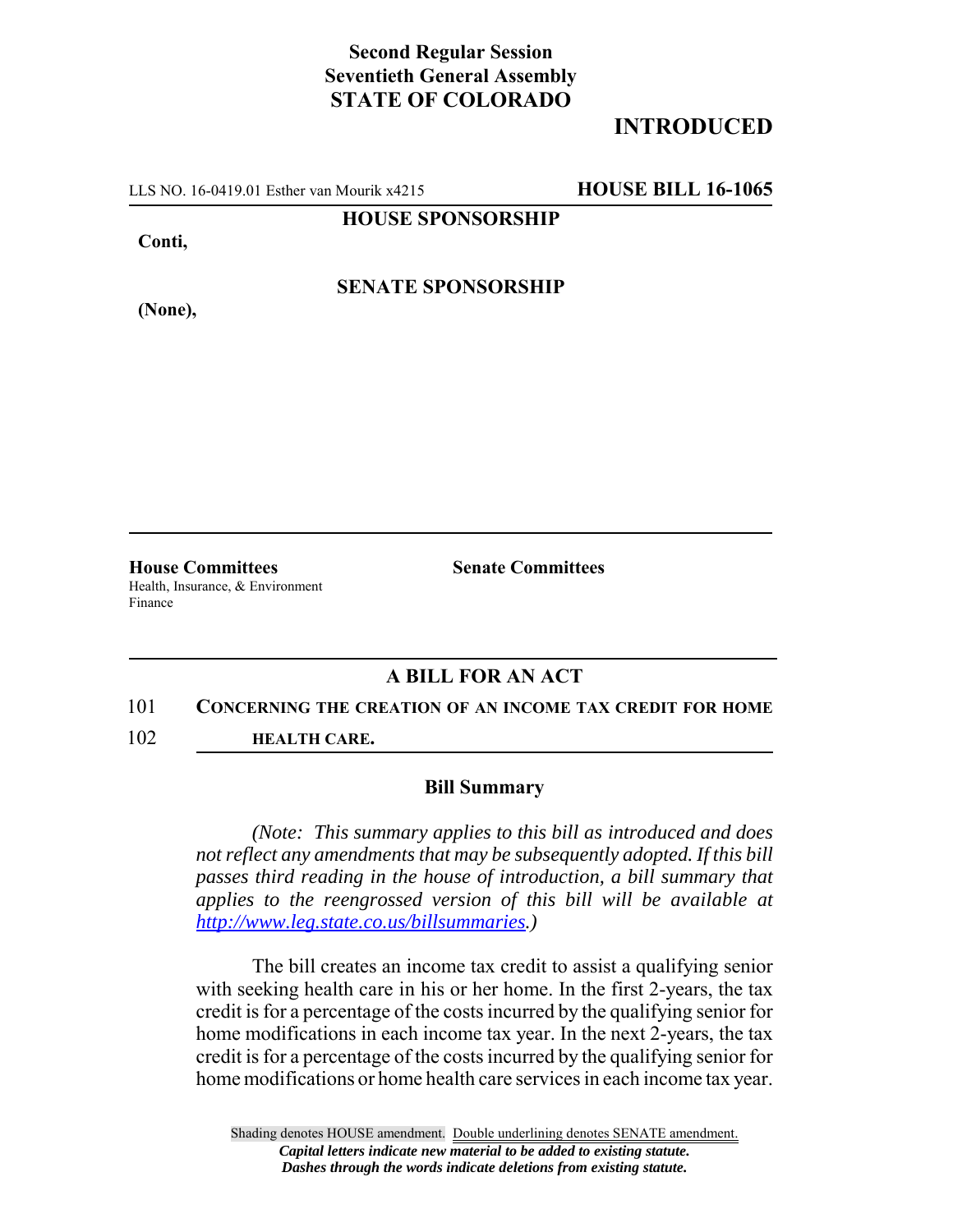In the following 2-years, the tax credit is for a percentage of the costs incurred by the qualifying senior for home modifications, home health care services, durable medical equipment, or telehealth equipment in each income tax year. In each year the income tax credit is subject to a maximum amount.

The bill also specifies that if the revenue estimate prepared by the staff of the legislative council in December 2015 and each December thereafter indicates that the amount of the total general fund revenues, including the impact of the tax credit allowed in this bill and including the impact of any other tax expenditures that have the same trigger, for that particular fiscal year will not be sufficient to grow the total state general fund appropriations by 6% over such appropriations for the previous fiscal year, then the credit is not allowed for any income tax year commencing during the calendar year following the year in which the estimate is prepared; except that any taxpayer who would have been eligible to claim a credit in the income tax year in which the credit is not allowed is allowed to claim the credit earned in such income tax year in the next income tax year in which the estimate indicates that the amount of the total general fund revenues will be sufficient to grow the total state general fund appropriations by 6% over such appropriations for the previous fiscal year.

| $\mathbf{1}$   | Be it enacted by the General Assembly of the State of Colorado:              |
|----------------|------------------------------------------------------------------------------|
| $\overline{2}$ | <b>SECTION 1.</b> In Colorado Revised Statutes, add 39-22-538 as             |
| 3              | follows:                                                                     |
| $\overline{4}$ | 39-22-538. Credit for home health care equipment and                         |
| 5              | services - legislative declaration - definitions - repeal. (1)<br><b>THE</b> |
| 6              | GENERAL ASSEMBLY DECLARES THAT THE PURPOSE OF THE TAX                        |
| $\overline{7}$ | EXPENDITURE IN THIS SECTION IS TO MAKE IT MORE AFFORDABLE FOR                |
| 8              | QUALIFYING SENIORS WITH AN ILLNESS, INJURY, OR OTHER CONDITION TO            |
| 9              | BE ABLE TO SEEK HEALTH CARE IN THEIR HOMES.                                  |
| 10             | (2) AS USED IN THIS SECTION, UNLESS THE CONTEXT OTHERWISE                    |
| 11             | <b>REQUIRES:</b>                                                             |
| 12             | "ADA STANDARDS FOR ACCESSIBLE DESIGN" MEANS THE<br>(a)                       |
| 13             | STANDARDS SET FORTH IN 28 CFR 36 AND PROMULGATED IN ACCORDANCE               |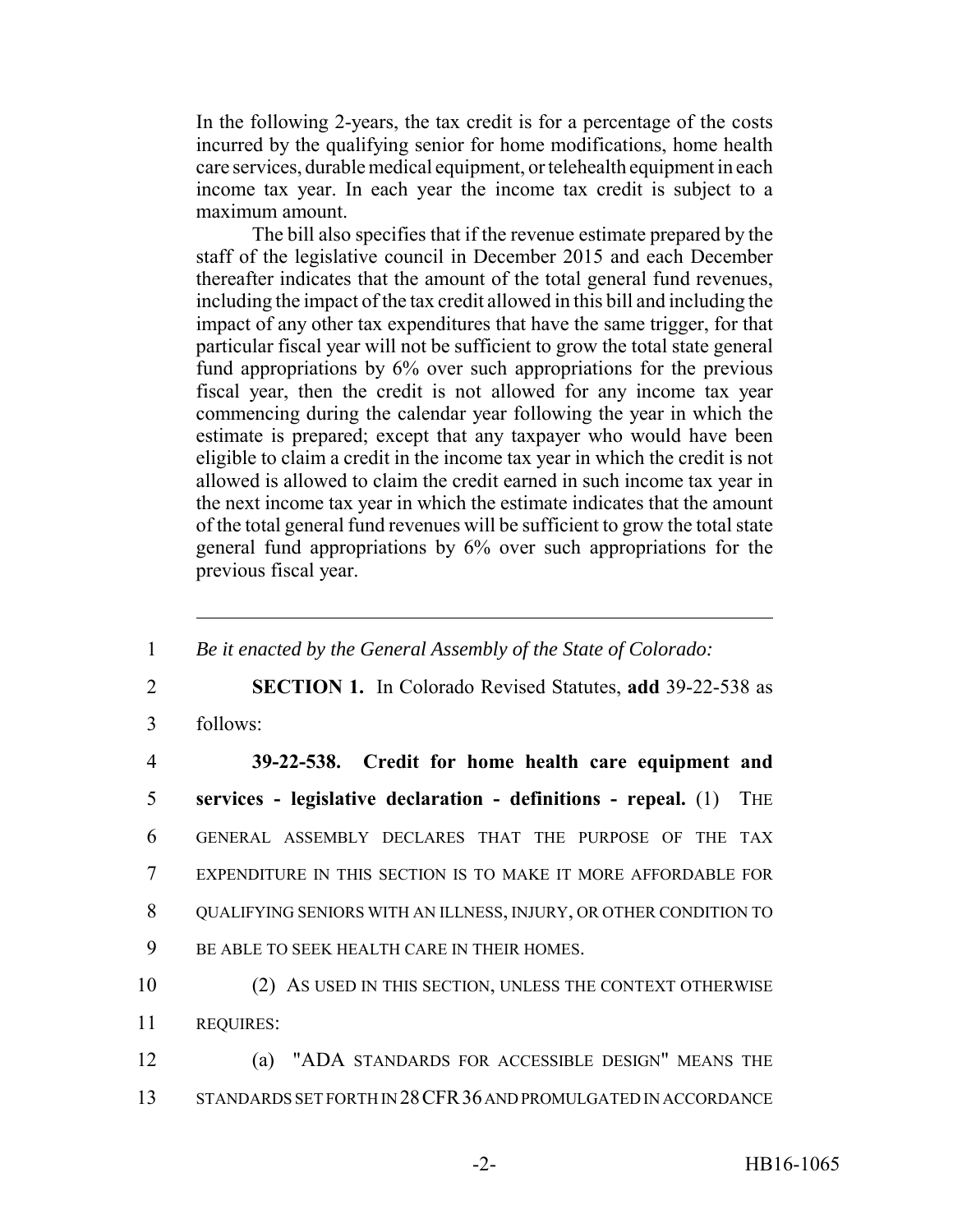WITH THE FEDERAL "AMERICANS WITH DISABILITIES ACT OF 1990", AS AMENDED, 42 U.S.C. SEC. 12101 ET SEQ.

 (b) "COSTS" MEANS ANY OUT-OF-POCKET COSTS INCURRED BY THE QUALIFYING SENIOR AS DOCUMENTED BY RECEIPT, INCLUDING THE COST OF ANY LABOR NECESSARY TO MAKE HOME MODIFICATIONS.

 (c) "CREDIT CERTIFICATE" MEANS A CERTIFICATE SIGNED BY A LICENSED PHYSICIAN, DOCTOR OF MEDICINE, DOCTOR OF OSTEOPATHIC MEDICINE, PHYSICIAN'S ASSISTANT, NURSE PRACTITIONER, OR A HOME CARE AGENCY'S COORDINATOR OF CARE THAT LISTS IN DETAIL THE DURABLE MEDICAL EQUIPMENT, HOME HEALTH CARE SERVICES, TELEHEALTH EQUIPMENT, OR HOUSEHOLD MODIFICATIONS NECESSARY FOR A QUALIFYING SENIOR'S HOME HEALTH CARE.

 (d) (I) "DURABLE MEDICAL EQUIPMENT" MEANS EQUIPMENT, INCLUDING REPAIR AND REPLACEMENT PARTS FOR SUCH EQUIPMENT, APPROVED IN A CREDIT CERTIFICATE THAT:

16 (A) CAN WITHSTAND REPEATED USE;

 (B) IS PRIMARILY AND CUSTOMARILY USED TO SERVE A MEDICAL PURPOSE;

 (C) IS GENERALLY NOT USEFUL TO A PERSON IN THE ABSENCE OF 20 ILLNESS OR INJURY; AND

21 (D) IS NOT WORN IN OR ON THE BODY.

 (II) "DURABLE MEDICAL EQUIPMENT" INCLUDES HOSPITAL BEDS, INTRAVENOUS POLES AND PUMPS, TRAPEZE BARS, TOILETING AIDS, BATH AND SHOWER AIDS, STANDING AIDS, PERSONAL EMERGENCY MEDICAL ALERT DEVICES, AND ADAPTIVE CAR SEATS.

 (e) "HOME HEALTH CARE SERVICES" MEANS THE MEDICAL OR NONMEDICAL SERVICES PROVIDED UNDER A PLAN OF CARE DEVELOPED BY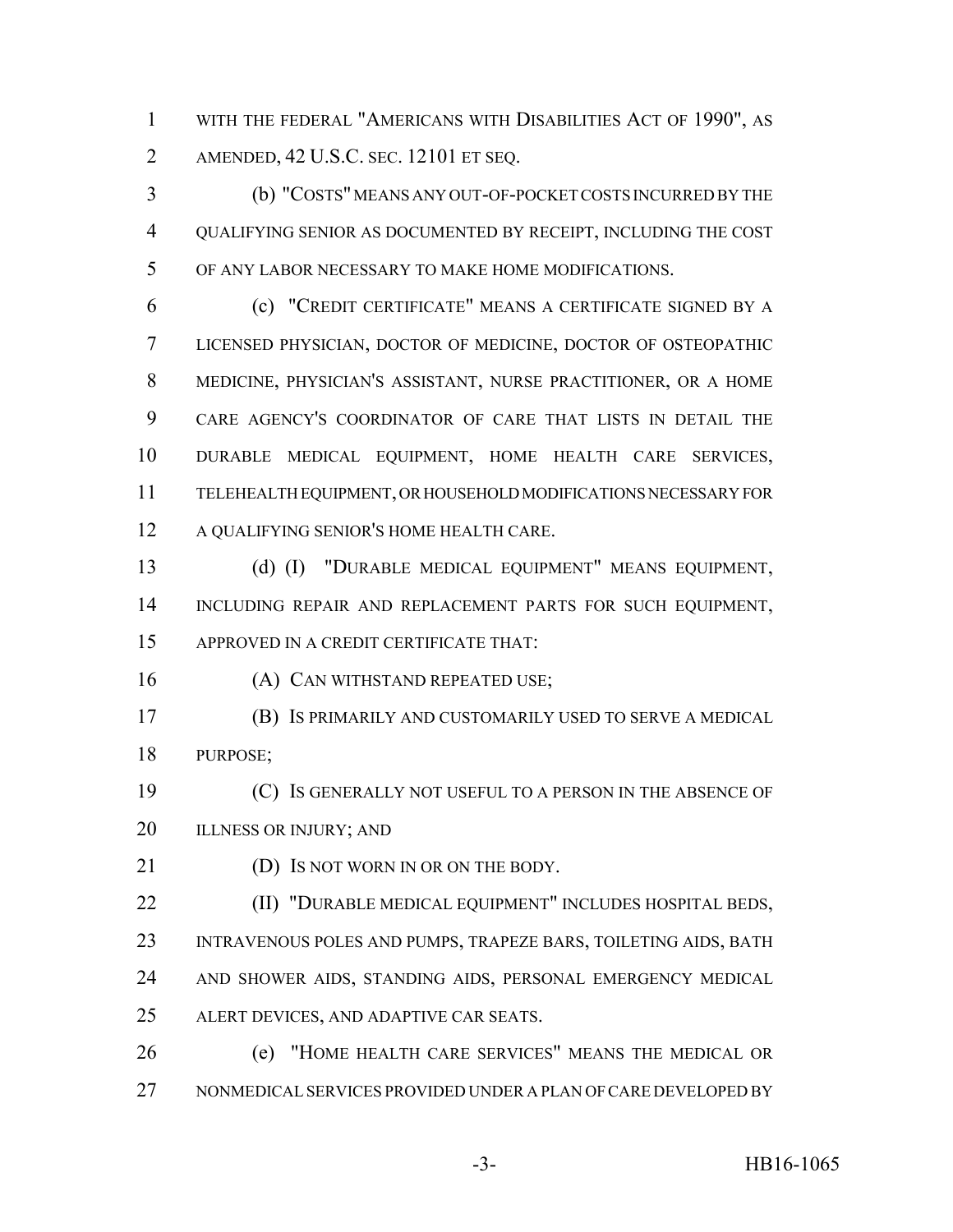A LICENSED HOME CARE AGENCY AT A PRIVATE RESIDENCE AND APPROVED IN A CREDIT CERTIFICATE.

 (f) "HOME MODIFICATION" MEANS THE COSTS OF MATERIALS AND LABOR AS APPROVED IN A CREDIT CERTIFICATE FOR INSTALLING A STAIR LIFT, WHEELCHAIR LIFT, CEILING OR PATIENT LIFT, AN ENTRANCE RAMP, A WALK-IN OR ROLL-IN SHOWER, A WALK-IN TUB, A TOILET OR TOILET ACCESSORY, OR FOR WIDENING ENTRANCE DOORS OR MAKING SINKS ACCESSIBLE, SO THAT THE PRIVATE RESIDENCE MEETS ADA STANDARDS FOR ACCESSIBLE DESIGN.

 (g) "PRIVATE RESIDENCE" MEANS A QUALIFYING SENIOR'S HOME, EITHER IN A SINGLE-FAMILY RESIDENCE OR A MULTI-FAMILY RESIDENCE, THAT IS LOCATED IN COLORADO. PRIVATE RESIDENCE DOES NOT INCLUDE A SKILLED NURSING FACILITY, ASSISTED LIVING FACILITY, HOSPITAL, OR OTHER LICENSED HEALTH FACILITY.

 (h) "QUALIFYING SENIOR" MEANS A COLORADO RESIDENT WHO IS SEVENTY-FIVE YEARS OR OLDER.

 (i) "TELEHEALTH EQUIPMENT" MEANS A HOME GLUCOSE MONITORING DEVICE, A HOME BLOOD PRESSURE MONITORING DEVICE, A HOME ELECTROCARDIOGRAM DEVICE, A CHRONIC OBSTRUCTIVE PULMONARY DISORDER MONITOR, A WEIGHT SCALE, A BODY FAT MONITOR, OR HOME MONITORS FOR RESCUE INHALER USE, INNER EAR INFECTION DETECTION, OR OXYGEN SATURATION.

 (3) (a) (I) EXCEPT AS PROVIDED IN SUBSECTION (4) OF THIS SECTION, FOR ANY INCOME TAX YEAR COMMENCING ON OR AFTER JANUARY 1, 2016, BUT PRIOR TO JANUARY 1, 2018, THERE IS ALLOWED TO ANY QUALIFYING SENIOR AS A CREDIT AGAINST THE TAX IMPOSED BY THIS ARTICLE A PERCENTAGE, AS SET FORTH IN PARAGRAPH (b) OF THIS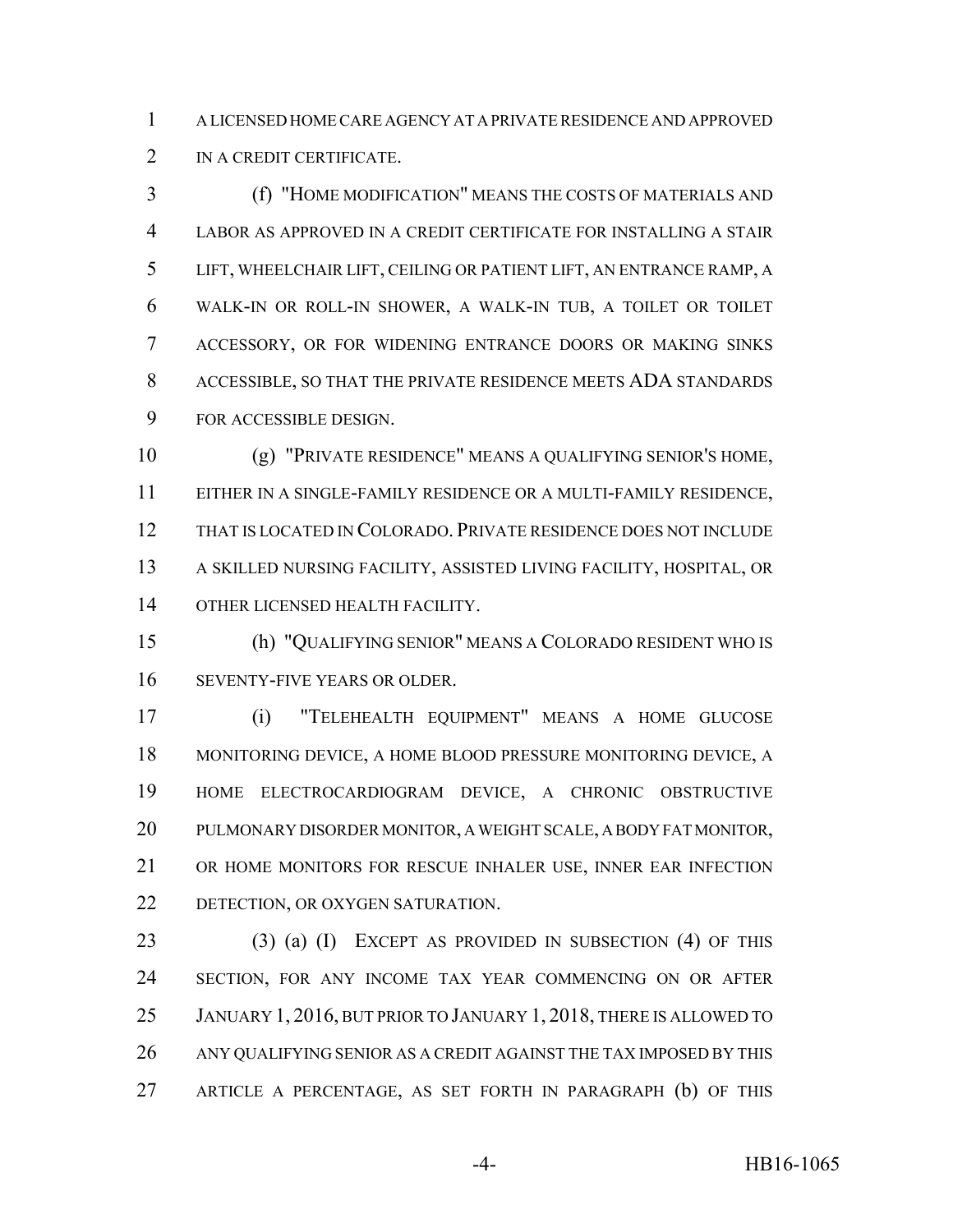SUBSECTION (3), NOT TO EXCEED THREE THOUSAND DOLLARS PER INCOME TAX YEAR, OF THE COSTS INCURRED BY THE QUALIFYING SENIOR FOR HOME MODIFICATIONS IN EACH INCOME TAX YEAR.

 (II) EXCEPT AS PROVIDED IN SUBSECTION (4) OF THIS SECTION, FOR ANY INCOME TAX YEAR COMMENCING ON OR AFTER JANUARY 1,2018, BUT PRIOR TO JANUARY 1, 2020, THERE IS ALLOWED TO ANY QUALIFYING SENIOR AS A CREDIT AGAINST THE TAX IMPOSED BY THIS ARTICLE A PERCENTAGE, AS SET FORTH IN PARAGRAPH (b) OF THIS SUBSECTION (3), NOT TO EXCEED THREE THOUSAND DOLLARS PER INCOME TAX YEAR, OF THE COSTS INCURRED BY THE QUALIFYING SENIOR FOR HOME MODIFICATIONS OR HOME HEALTH CARE SERVICES IN EACH INCOME TAX YEAR.

 (III) EXCEPT AS PROVIDED IN SUBSECTION (4) OF THIS SECTION, FOR ANY INCOME TAX YEAR COMMENCING ON OR AFTER JANUARY 1, 2020, 15 BUT PRIOR TO JANUARY 1, 2022, THERE IS ALLOWED TO ANY QUALIFYING SENIOR AS A CREDIT AGAINST THE TAX IMPOSED BY THIS ARTICLE A 17 PERCENTAGE, AS SET FORTH IN PARAGRAPH (b) OF THIS SUBSECTION (3), 18 NOT TO EXCEED THREE THOUSAND DOLLARS PER INCOME TAX YEAR, OF THE COSTS INCURRED BY THE QUALIFYING SENIOR FOR HOME MODIFICATIONS, HOME HEALTH CARE SERVICES, DURABLE MEDICAL EQUIPMENT, OR TELEHEALTH EQUIPMENT IN EACH INCOME TAX YEAR.

22 (b) THE PERCENTAGE OF THE COSTS INCURRED SHALL BE AS FOLLOWS:

24 (I) FOR A SINGLE RETURN:

 FEDERAL TAXABLE INCOME: PERCENTAGE OF THE COSTS INCURRED: 27  $$0 - $25,000$  70%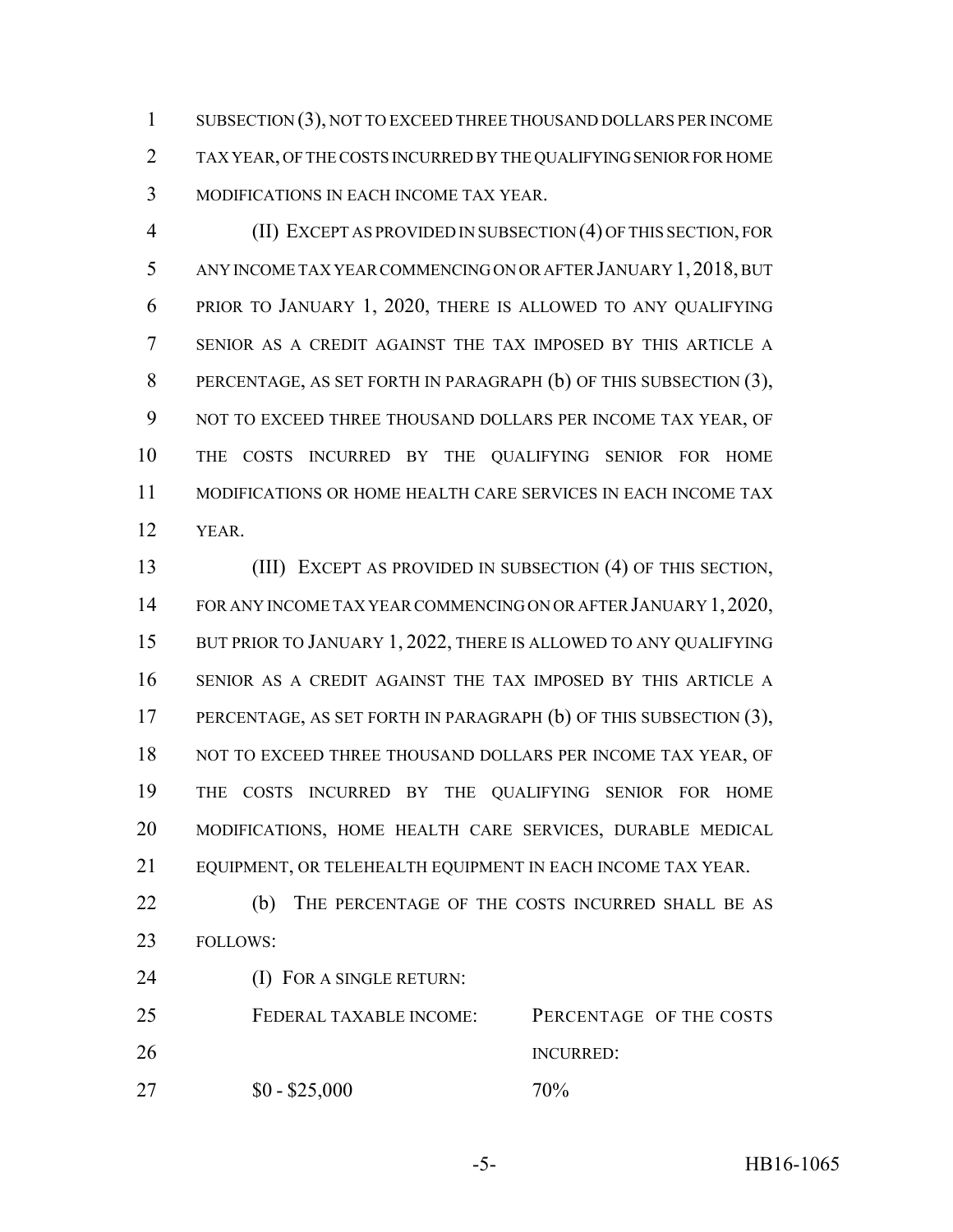| $\mathbf{1}$   | $$25,001 - $45,000$       | 35%                     |
|----------------|---------------------------|-------------------------|
| 2              | <b>MORE THAN \$45,000</b> | $0\%$                   |
| 3              | (II) FOR A JOINT RETURN:  |                         |
| $\overline{4}$ | FEDERAL TAXABLE INCOME:   | PERCENTAGE OF THE COSTS |
| 5              |                           | <b>INCURRED:</b>        |
| 6              | $$0 - $50,000$            | 70%                     |
| $\overline{7}$ | $$50,001 - $90,000$       | 35%                     |
| 8              | <b>MORE THAN \$90,000</b> | $0\%$                   |

 (c) TO CLAIM THE TAX CREDIT ALLOWED IN THIS SECTION, THE QUALIFYING SENIOR SHALL ATTACH A COPY OF THE CREDIT CERTIFICATE TO HIS OR HER TAX RETURN. NO TAX CREDIT IS ALLOWED UNDER THIS 12 SECTION UNLESS THE QUALIFYING SENIOR PROVIDES THE COPY OF THE CREDIT CERTIFICATE.NOTWITHSTANDING ANY OTHER PROVISION OF LAW, THE DEPARTMENT OF REVENUE HAS THE AUTHORITY TO REVIEW ALL NECESSARY RECORDS RELATED TO THE CLAIMING OF THE TAX CREDIT ALLOWED IN THIS SECTION. SHOULD THE QUALIFIED SENIOR REFUSE TO ALLOW THE DEPARTMENT OF REVENUE TO REVIEW ANY NECESSARY RECORDS, THE DEPARTMENT OF REVENUE SHALL DENY THE TAX CREDIT.

 (4) (a) IF THE REVENUE ESTIMATE PREPARED BY THE STAFF OF THE LEGISLATIVE COUNCIL IN DECEMBER 2015 AND EACH DECEMBER THEREAFTER INDICATES THAT THE AMOUNT OF THE TOTAL GENERAL FUND REVENUES, INCLUDING THE IMPACT OF THE TAX CREDIT ALLOWED IN THIS SECTION AND INCLUDING THE IMPACT OF ANY OTHER TAX EXPENDITURE THAT HAVE THE SAME TRIGGER, FOR THAT PARTICULAR FISCAL YEAR WILL NOT BE SUFFICIENT TO GROW THE TOTAL STATE GENERAL FUND APPROPRIATIONS BY SIX PERCENT OVER SUCH APPROPRIATIONS FOR THE PREVIOUS FISCAL YEAR, THEN THE CREDIT AUTHORIZED IN THIS SECTION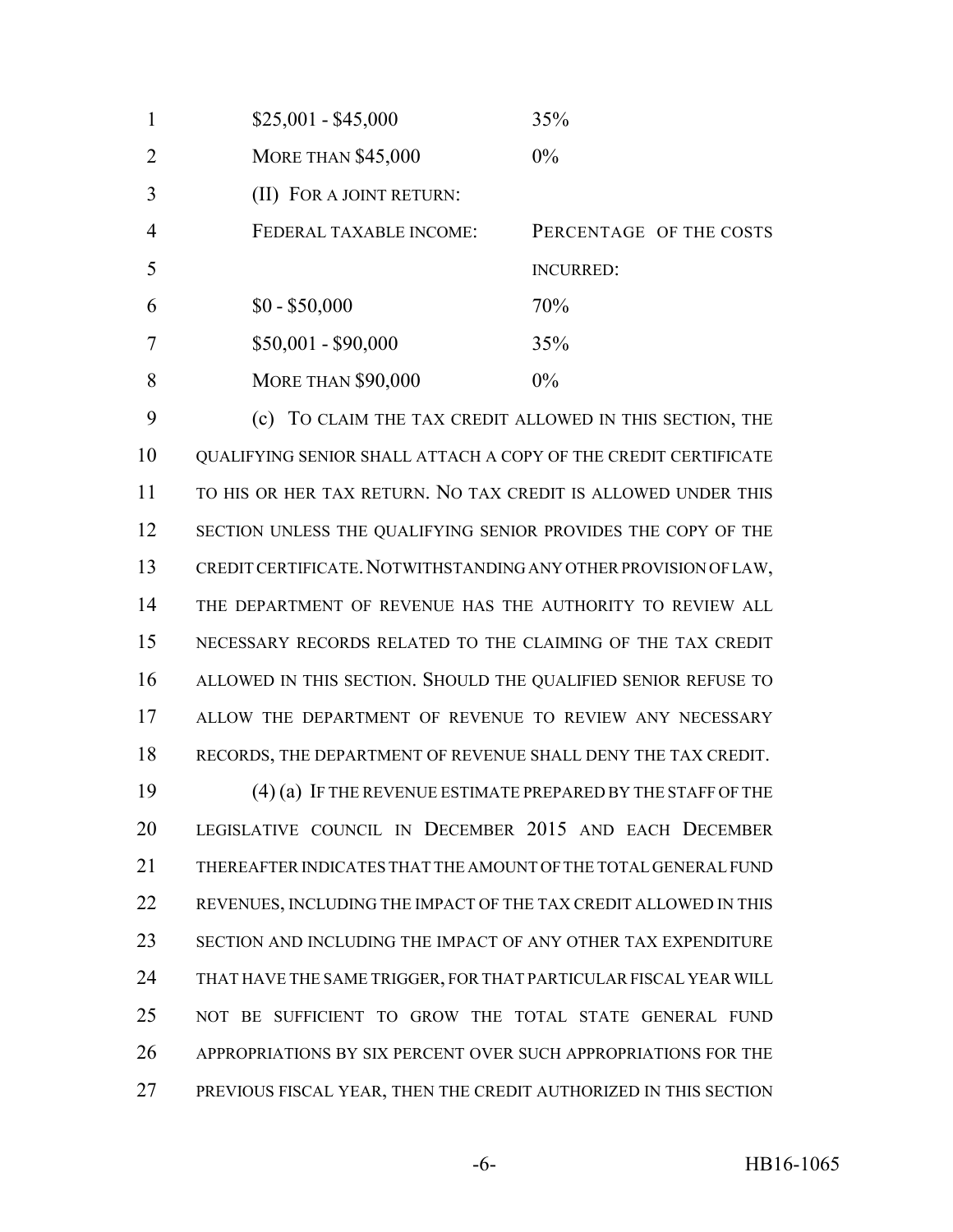SHALL NOT BE ALLOWED FOR ANY INCOME TAX YEAR COMMENCING DURING THE CALENDAR YEAR FOLLOWING THE YEAR IN WHICH THE ESTIMATE IS PREPARED; EXCEPT THAT ANY TAXPAYER WHO WOULD HAVE BEEN ELIGIBLE TO CLAIM A CREDIT PURSUANT TO THIS SECTION IN THE INCOME TAX YEAR IN WHICH THE CREDIT IS NOT ALLOWED SHALL BE ALLOWED TO CLAIM THE CREDIT EARNED IN SUCH INCOME TAX YEAR IN THE NEXT INCOME TAX YEAR IN WHICH THE ESTIMATE INDICATES THAT THE AMOUNT OF THE TOTAL GENERAL FUND REVENUES, INCLUDING THE IMPACT OF THE TAX CREDIT ALLOWED IN THIS SECTION AND INCLUDING THE IMPACT OF ANY OTHER TAX EXPENDITURE THAT HAVE THE SAME TRIGGER, WILL BE SUFFICIENT TO GROW THE TOTAL STATE GENERAL FUND APPROPRIATIONS BY SIX PERCENT OVER SUCH APPROPRIATIONS FOR THE PREVIOUS FISCAL YEAR.

 (b) THE DEPARTMENT OF REVENUE SHALL, THROUGH ITS WEBSITE, 15 SPECIFY ON OR BEFORE JULY 1, 2016, AND JANUARY 1, 2017, AND ON OR BEFORE EACH JANUARY 1 THEREAFTER, WHETHER THE CREDIT AUTHORIZED IN THIS SECTION SHALL BE ALLOWED FOR A GIVEN INCOME TAX YEAR PURSUANT TO PARAGRAPH (a) OF THIS SUBSECTION (4).

 (5) IF THE CREDIT ALLOWED IN SUBSECTION (3) OF THIS SECTION EXCEEDS THE AMOUNT OF INCOME TAX DUE ON THE INCOME OF THE 21 OUALIFYING SENIOR FOR THE TAX YEAR DURING WHICH THE COSTS WERE INCURRED, THE AMOUNT OF THE TAX CREDIT NOT USED AS AN OFFSET AGAINST INCOME TAXES IN SUCH INCOME TAX YEAR MAY NOT BE 24 ALLOWED AS A REFUND AND MAY NOT BE CARRIED FORWARD.

 (6) THE DEPARTMENT OF PUBLIC HEALTH AND ENVIRONMENT SHALL, IN A SUFFICIENTLY TIMELY MANNER TO ALLOW THE DEPARTMENT OF REVENUE TO PROCESS RETURNS CLAIMING THE CREDIT ALLOWED BY